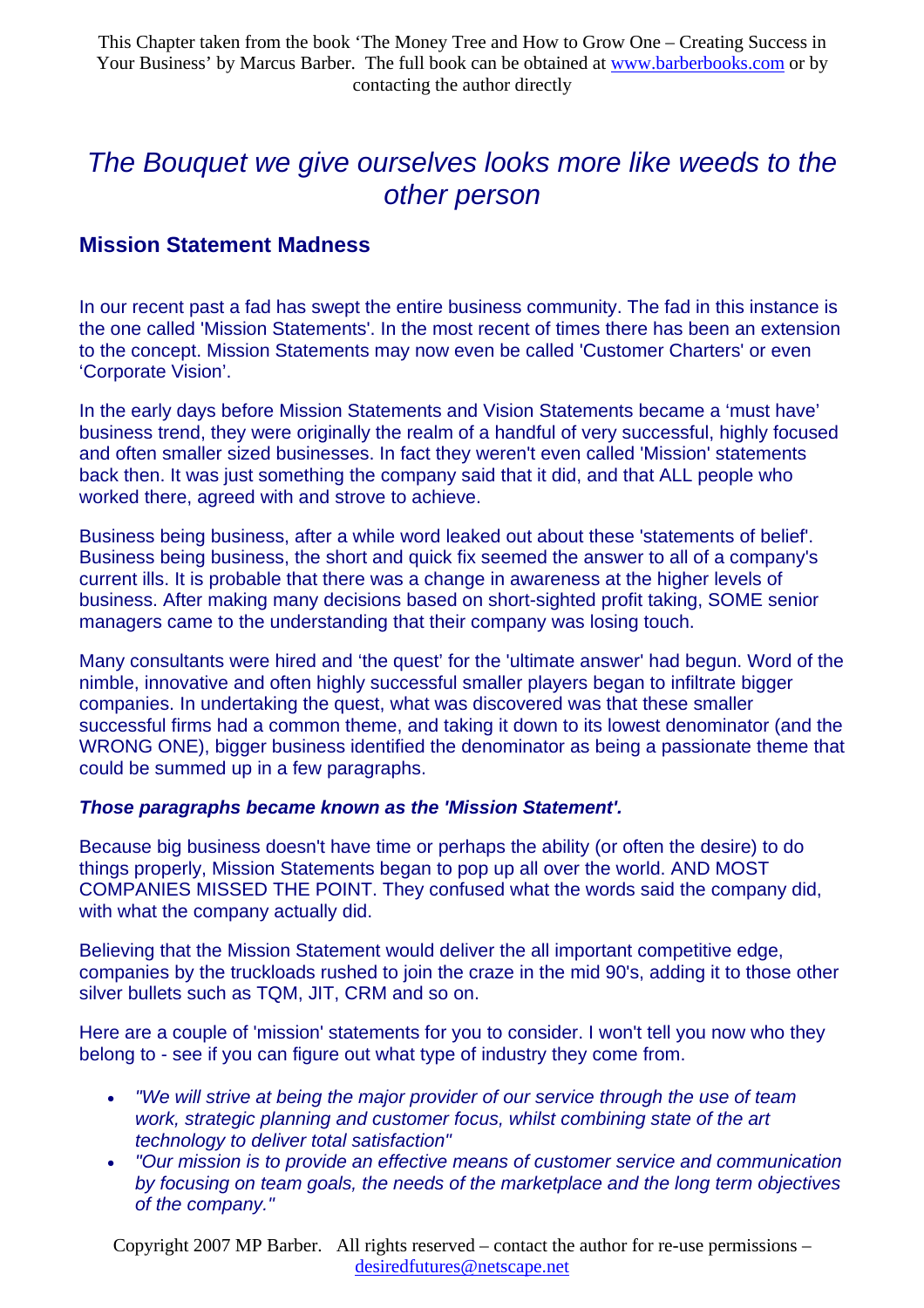- *"It is our belief and aim to provide service to the customer that provides the ultimate satisfaction and at all times meets the desires of our customers with integrity, accuracy and fairness in everything we do".*
- *"We guarantee that our customer service and delivery, product quality and support will exceed anything you will find elsewhere. This is our commitment and our promise to you our valued client"*

Do you recognise any of them? Maybe they belong to a company you work for or a company that you know of is a major player in your field? We'll tell you 'who' later on.

Okay so now that you are in the groove about Mission/Vision/Customer Charter Statements and what they read like, lets have a dose of reality thrown into the equation.

### **Mission Statements MORE OFTEN THAN NOT, are thrown at the public as if they could REPLACE genuine passion and performance.**

Without any possible argument, the greater majority of Mission Statements are so far from the public perception and so far from what employees know to be the 'real' truth that even having one is laughable.

## *So why do I believe this?*

Let me answer that by asking a few questions and giving you the answers.

- Q. In companies that see the Mission Statement as a cure all, who creates the mission statement in the first place?
- A. A couple of people in management
- Q. Whose responsibility does it become to 'live up to' the Mission Statement?
- A. The general Staff
- Q. Who do management usually design their mission statements for?
- A. The Customer
- Q. Who usually are the first to ignore the Mission Statement when it suits them?
- A. Management

## *'So what is wrong with that?' some of you may be asking*.

The problem stems from the reason that a Mission Statement exists in the first place, and then the short cut method used by most companies when they design one. Remember that Mission Statements were first created by smaller, passionate and successful companies and WERE A TRUE REFLECTION OF THEIR ATTITUDE to how they did what they did. Today's use by most companies is suspect at best.

The following are the steps that some companies use. These types of companies don't live it. They see the Mission Statement or 'Customer Charter' as a marketing exercise, the latest in a long line of management fads, the silver bullet.

- 1. Management senses that the company is lacking a certain something.
- 2. With a bit of analysis over lunch and written on the back of a drink coaster, a few people in middle management, and at the behest of people in senior management, 'discover' that the missing 'something' is corporate focus.
- 3. Having heard about these things called Mission Statements, senior managers decide amongst themselves, what is important for the company.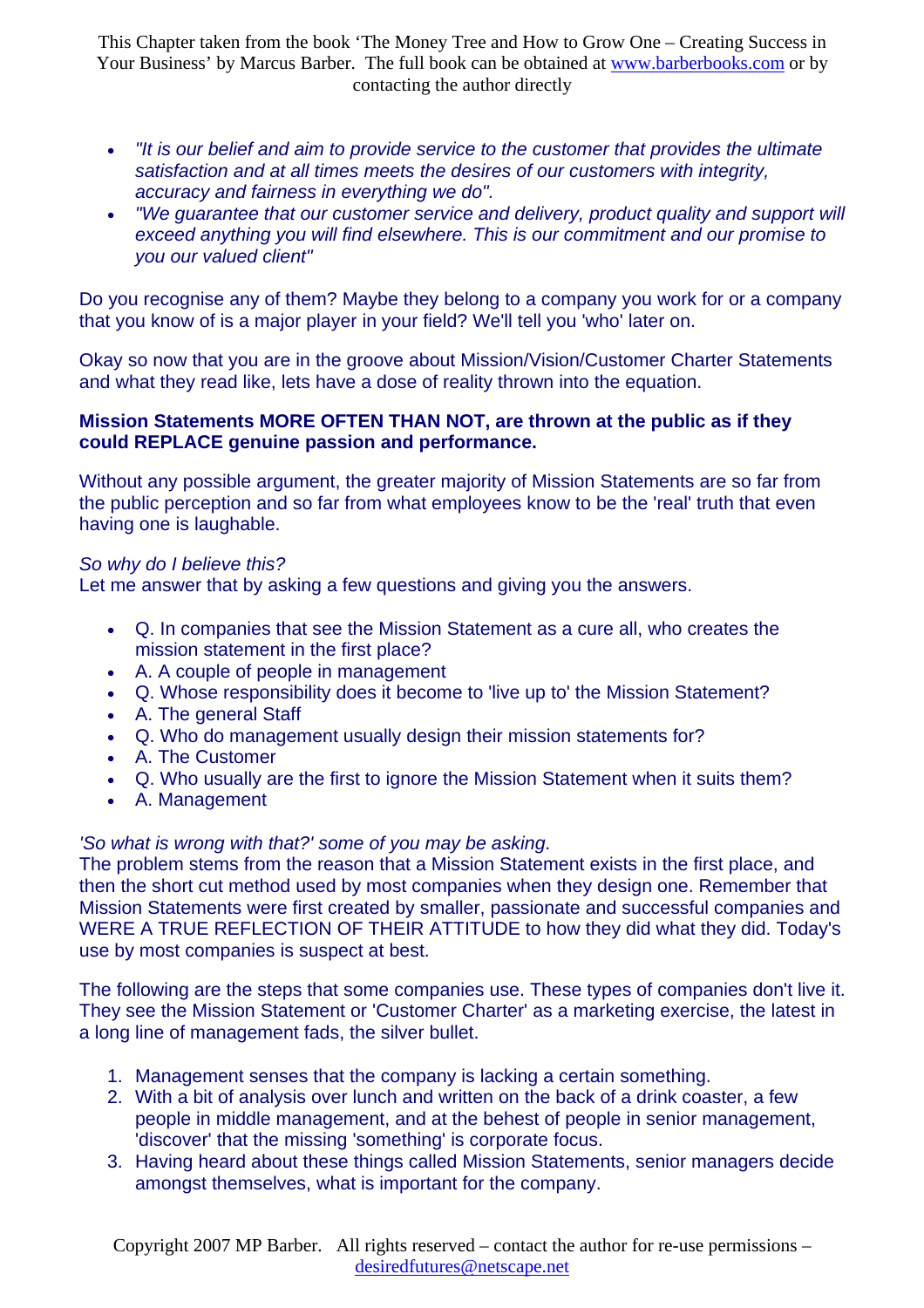- 4. Ignoring people for whom the Mission Statement is intended to represent, the senior management team ask the marketing team to come up with a statement that will **excite, unite, and delight**. No instructions are given suggesting that marketing ask the workers, suppliers or customers what THEY perceive the company's Mission Statement should say or what their Vision could be.
- 5. The brief to marketing sets the tone for the development. Essential to the statement are the words 'Customer', 'Team', 'Focus' and 'Commitment'. (Their similes may be used or preferred).
- 6. At a certain point Senior management gather all of the workers into the boardroom and unveil an impressive bronze plaque. Etched on the plaque is the company's brand new Mission Statement. Speeches usually precede AND follow its unveiling. Middle management applaud, workers clap or smile feebly. Some roll their eyeballs.
- 7. Staff drift off shaking their heads at the complete waste of time and resources, wondering how to live up to the myths written on the plaque. Senior Managers go home and tell their families what a wonderful day they had.

Now all of this may be coming across a bit harsh and yes I am taking things to the extreme.

The idea of a 'Mission Statement' or 'Customer Charter' or Vision is sound and in principle a fantastic idea. Where it falls apart is when the 'Mission Statement' becomes a *'Management Statement'* developed by management with no input from the majority of the organisation or customers. It falls apart even further when the focus for the Mission Statement is a PR message to be inflicted upon the customer.

It then becomes nothing more than a clump of words strung together in an attempt to overcome the inadequacies of the company's dealings with the customer - in other words, a marketing ploy. Have you read any of the 'service guarantees' that come with your telephone bill or your electricity bill? How about the ones from your Insurance Company? Ever had to test them? How did it go? Did they live up to the expectations or did you discover that their written word was just that - a written word. No action, just words.

## **If you decide to have a 'Mission Statement' for your organisation, you MUST LIVE IT, whole and soul.**

It MUST come from the people entrusted to deliver on its words - your people, and ideally should include input from your customers.

EVERY new person who joins your company MUST be educated and filled with the knowledge of HOW and WHY the mission statement came to be. They MUST understand and be taught the reasons why the WAY they perform their roles, should meet the expectations and guidelines established in the 'Mission Statement' or how their actions will assist the company to achieve its stated Vision. Only then will the employee have the ownership of the words used and work towards meeting the expectations they set.

Everything that is said and done MUST be able to be immediately related back to the few thoughts gathered together under the banner of your 'Mission Statement'. Every time you fail to do this you weaken its effectiveness and purpose. Do NOT go to the trouble of creating one if you are unwilling to commit to the long term infusion of the beliefs of the statement every day of your business life.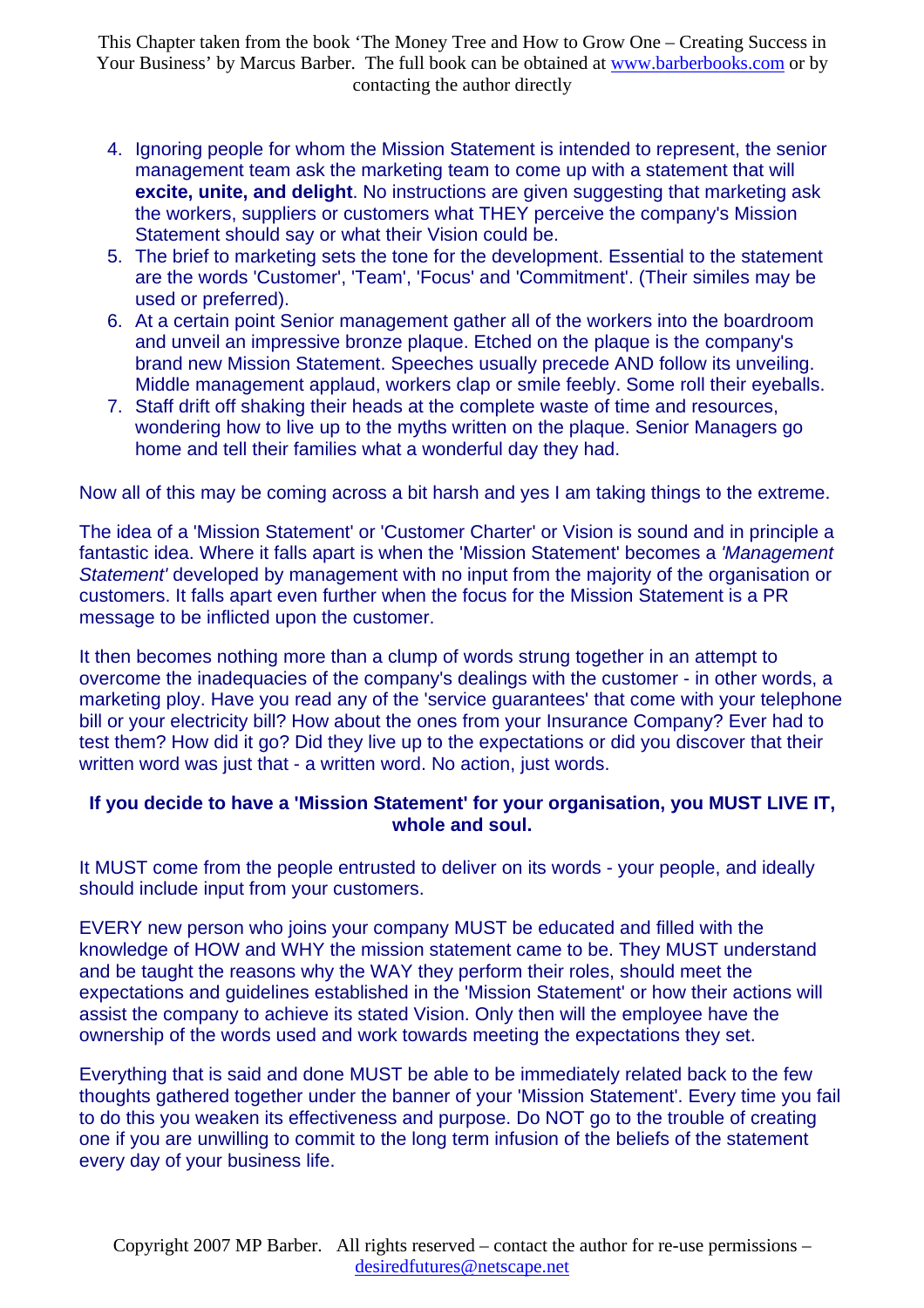Understand this - The Customer does not care about your 'Mission Statement' unless they see the reality of it in practise. The first time that you fail to live up to the statement, you will effectively scream to your customer "We TALK it, but we sure as hell DON'T WALK it!"

Now back to the four examples of Mission Statements that I listed at the start of the chapter. Did you manage to identify the company or even the industry? Did any of them sound familiar to ones you may have seen before? Allow me to let you in on a little secret. As far as I know, all four of the 'Mission Statements' belong to NO ONE because I made them up as a sat here typing! That's not to say they aren't similar to some that exist. Of more than seventy Mission/Vision/Customer Charter statements that I reviewed (and I won't embarrass the many large organisations I assessed) not one of them either reflected the way they actually treat the customer, NOR accurately represented the view held by many of their employees entrusted to meet the Mission Statement content. And I really could embarrass some of them with the feedback I received.

In all my time I have found JUST ONE large organisation that strives to meet the standards set by its 'Mission Statement'. I have met maybe twenty or so smaller firms that walk their talk. The challenge for the smaller organisations will come when they begin to grow and add staff. If you are a successful firm in the process of change then one of the books I suggest you have in your Personal Success Library (Chapter 18), is Managing Corporate Lifecycles by Dr. Ichak Adizes.

Because it is such a rare event, allow me to include the entire 'Mission Statement' of the ONE larger organisation that truly tries to live up to everything it says. Of course this doesn't mean perfection. The organisation still has room to make important improvements and at least it is headed in the right direction. It also means that more often than not, the business reaches the standards it has publicly set.

That place is a Private Hospital in the Victorian Suburb of Malvern called Cabrini. Unlike companies that take the 'short cut' approach when designing their 'Mission Statements', this one is wordy, extensive and has not been designed for the soul purpose of fitting nicely on a corporate brochure. The majority of the hospital staff are enthused with the belief of the 'Mission Statement'. Staff are constantly reminded about the ideals and many decisions are influenced by living up to the standard set.

Here it is in its entirety -

### *As a Catholic health care facility, we are an integral part of the Church's healing mission. Our service reflects God's compassionate love for all, the dignity of human life and the spirit of our foundress, St. Frances Xavier Cabrini.*

*Cabrini Malvern is a health care facility serving the needs of the community to the best of our ability, always striving for excellence. We respect life in all its stages and with staff in a spirit of partnership, we are committed to competent, compassionate care of all those we serve.'*

Now when you realise that this hospital truly aims to live up to its 'Mission Statement' you can readily imagine what life is like for their patients (clients). Again, this isn't about claiming the existence of being 'perfect' – just an intention to work towards becoming perfect in the manner outlined by the Mission Statement.

So before you plunge your business into 'Mission Statement' madness, understand that if you put it in writing, you must then live up to every aspect. If you don't, your staff and